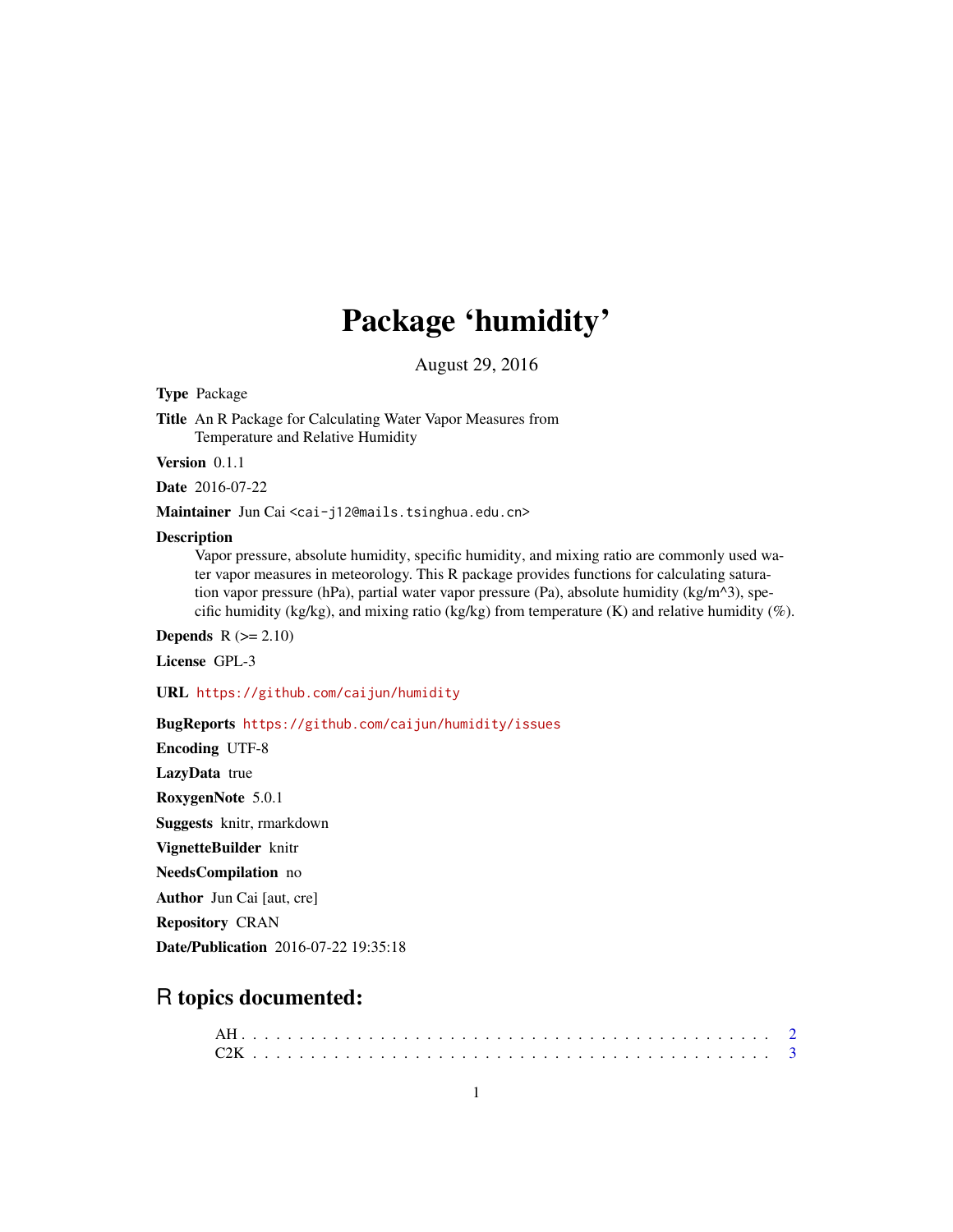<span id="page-1-0"></span>

<span id="page-1-1"></span>

AH *calculate absolute humidity*

#### Description

calculate absolute humidity  $\rho_w$  based on partial water vapor pressure  $e$  at temperature  $t$ 

#### Usage

AH(e, t, isK = TRUE)

#### Arguments

| e   | partial water vapor pressure in Pascal (Pa)                                              |
|-----|------------------------------------------------------------------------------------------|
| t.  | temperature in Kelvin $(K)$ or in degree Celsius $({}^{\circ}C)$                         |
| isK | logical indicator whether temperature is in Kelvin $(K)$ . The default value is<br>TRUE. |

#### Value

numeric absolute humidity  $\rho_w (kg/m^3)$ 

#### Author(s)

Jun Cai (<cai-j12@mails.tsinghua.edu.cn>), PhD candidate from Center for Earth System Science, Tsinghua University

#### See Also

[WVP](#page-11-1), [SH](#page-7-1).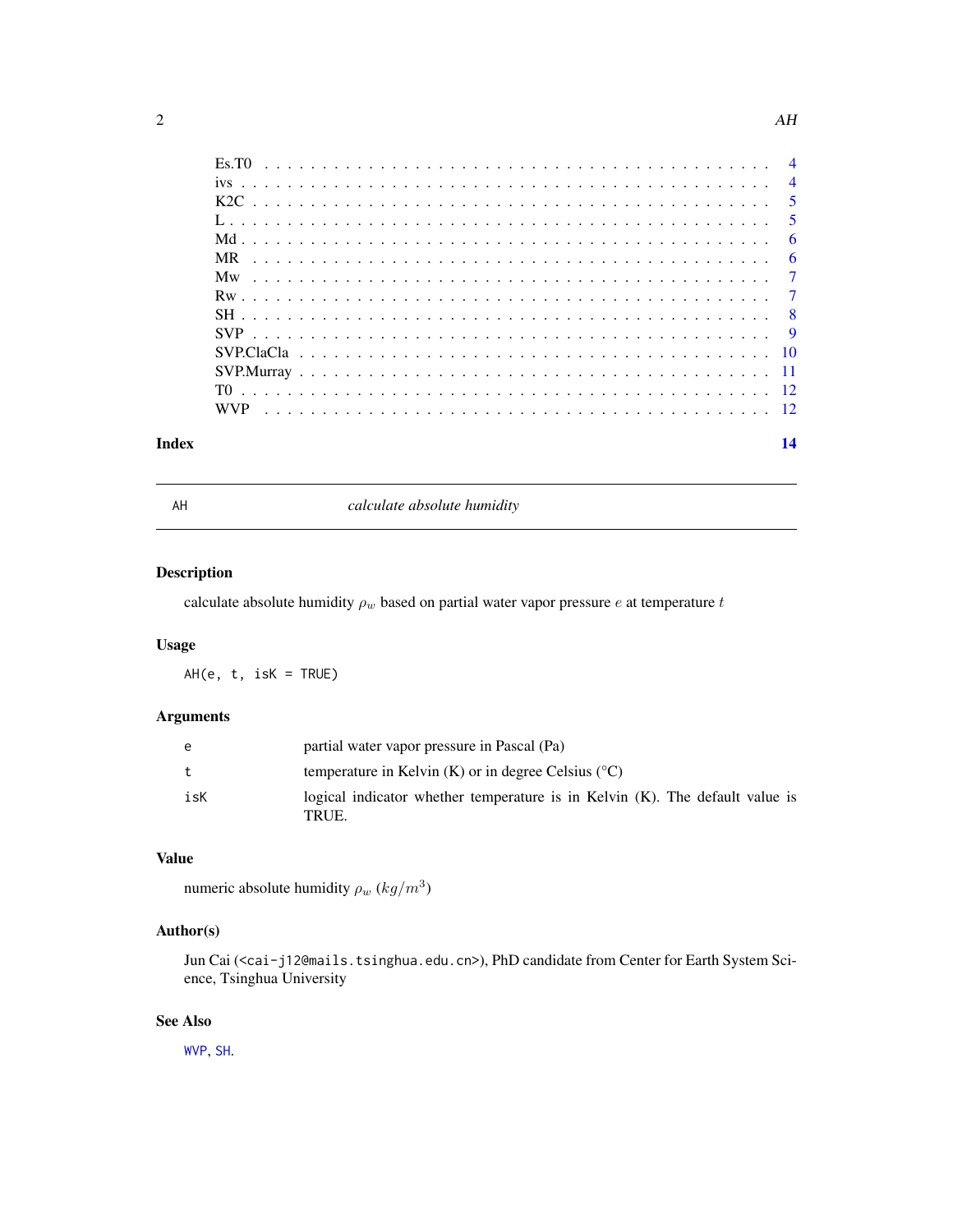#### <span id="page-2-0"></span> $C2K$  3

#### Examples

```
## Not run:
t < -273.15Es \leftarrow SVP(t)e <- WVP(70, Es)
AH(e, t)
## End(Not run)
```
#### <span id="page-2-1"></span>C2K *Celsius to Kelvin conversion*

#### Description

convert temperature in degree Celsius (°C) into Kelvin (K)

#### Usage

C2K(C)

#### Arguments

C temperature in degree Celsius (°C)

#### Value

```
numeric temperature in Kelvin (K)
```
#### Author(s)

Jun Cai (<cai-j12@mails.tsinghua.edu.cn>), PhD candidate from Center for Earth System Science, Tsinghua University

#### See Also

[K2C](#page-4-1).

#### Examples

## Not run: T0 # absolute zero in Kelvin (K) C2K(T0)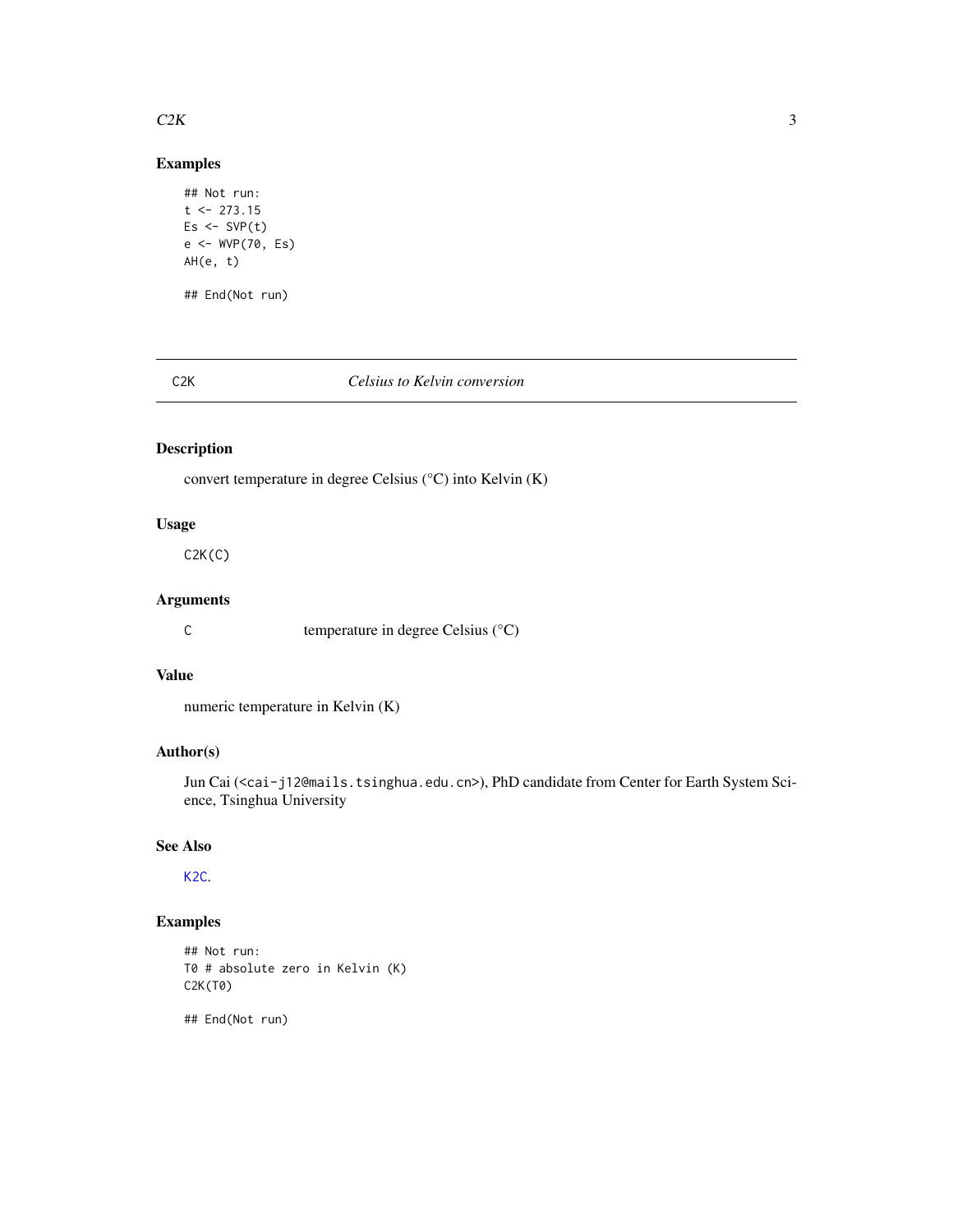<span id="page-3-0"></span> $e_s(T_0) = 6.11hPa$  is the saturation vapor pressure at the absolute zero  $T_0 = 273.15K$ .

#### Usage

Es.T0

#### Format

An object of class numeric of length 1.

#### See Also

[T0](#page-11-2)

ivs *Viability of influenza A virus for 1 hour after spraying*

#### Description

A dataset containing airborne virus particles of influenza A for viable survival in the dark at controlled temperature and relative humidity for 1 hour after spraying.

#### Usage

ivs

#### Format

A data frame with 11 rows and 3 variables:

- T: temperature in degree Celsius (7.5–32.0)
- RH: relative humidity in percentage (20–82)
- PVV: percentage of viable virus (6.6–78.0)

#### Source

Harper, G. J. (1961). *Airborne micro-organisms: survival tests with four viruses*. Journal of Hygiene, 59(04), 479-486.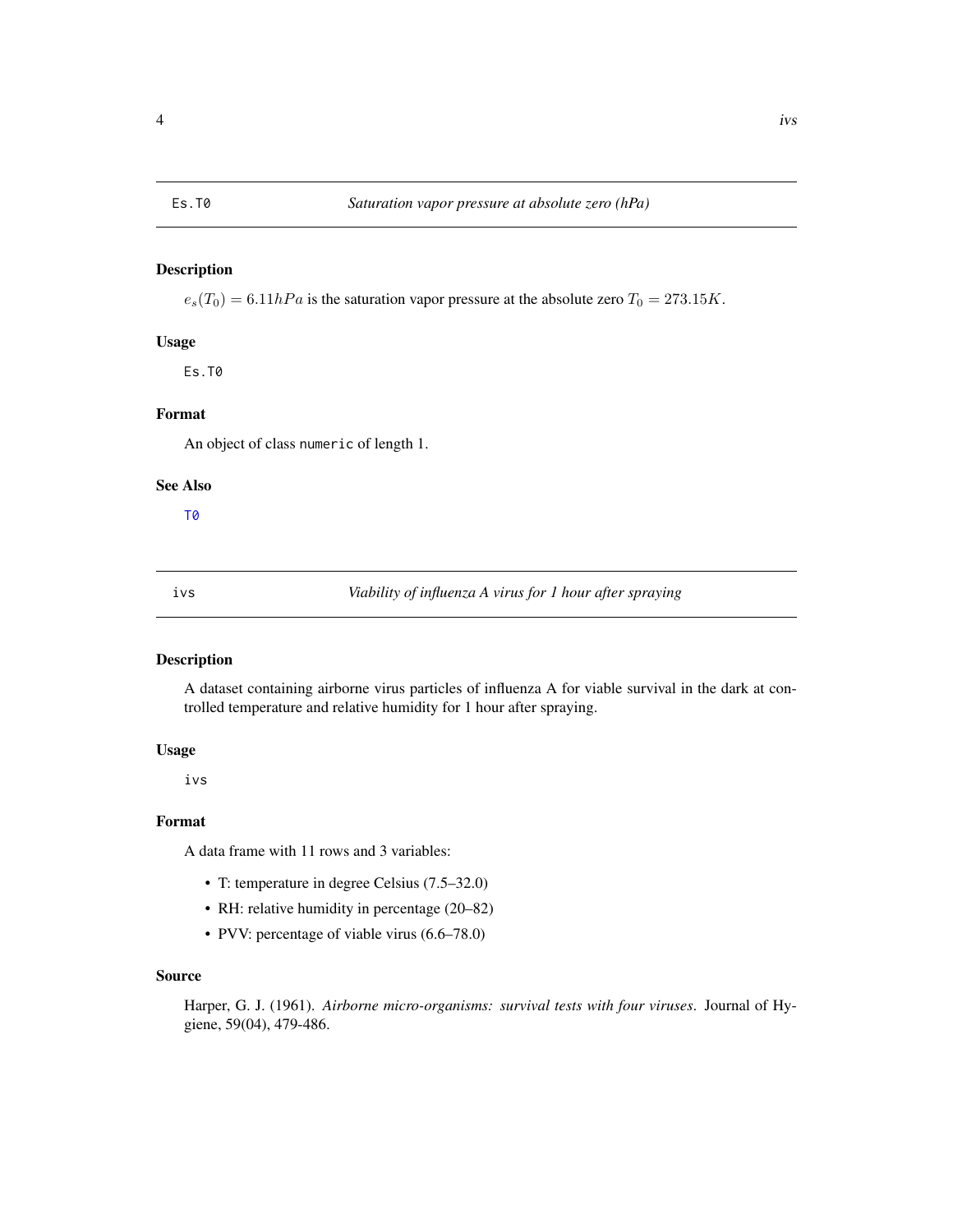<span id="page-4-1"></span><span id="page-4-0"></span>

convert temperature in Kelvin (K) into degree Celsius (°C)

#### Usage

K2C(K)

#### Arguments

K temperature in Kelvin (K)

#### Value

numeric temperature in degree Celsius (°C)

#### Author(s)

Jun Cai (<cai-j12@mails.tsinghua.edu.cn>), PhD candidate from Center for Earth System Science, Tsinghua University

#### See Also

[C2K](#page-2-1).

### Examples

## Not run: K2C(0)

## End(Not run)

L *Latent heat of water vapor*

#### Description

[Latent heat](https://en.wikipedia.org/wiki/Latent_heat) of water vapor  $L = 2.5 \times 10^6 J/kg$ 

#### Usage

L

#### Format

An object of class numeric of length 1.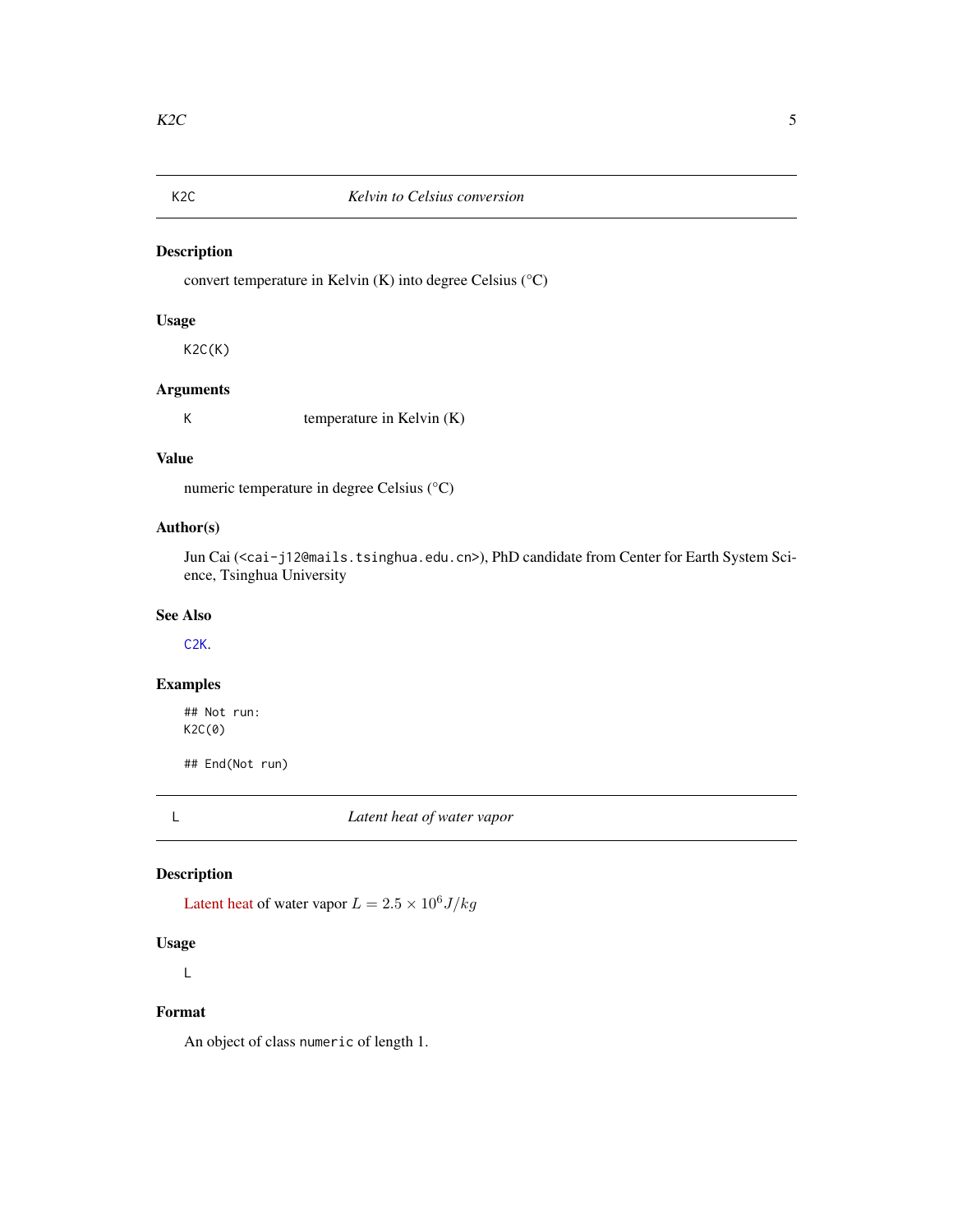<span id="page-5-1"></span><span id="page-5-0"></span>Molecular weight of dry air  $M_d = 28.9634g/mol$ 

#### Usage

Md

#### Format

An object of class numeric of length 1.

#### See Also

[Mw](#page-6-1)

#### <span id="page-5-2"></span>MR *calculate mixing ratio*

### Description

calculate mixing ratio  $\omega$  based on specific humidity  $q$ 

#### Usage

MR(q)

#### Arguments

q specific humidity  $q$  ( $kg/kg$ )

#### Value

numeric mixing ratio  $\omega$  (kg/kg)

#### Author(s)

Jun Cai (<cai-j12@mails.tsinghua.edu.cn>), PhD candidate from Center for Earth System Science, Tsinghua University

#### See Also

[SH](#page-7-1).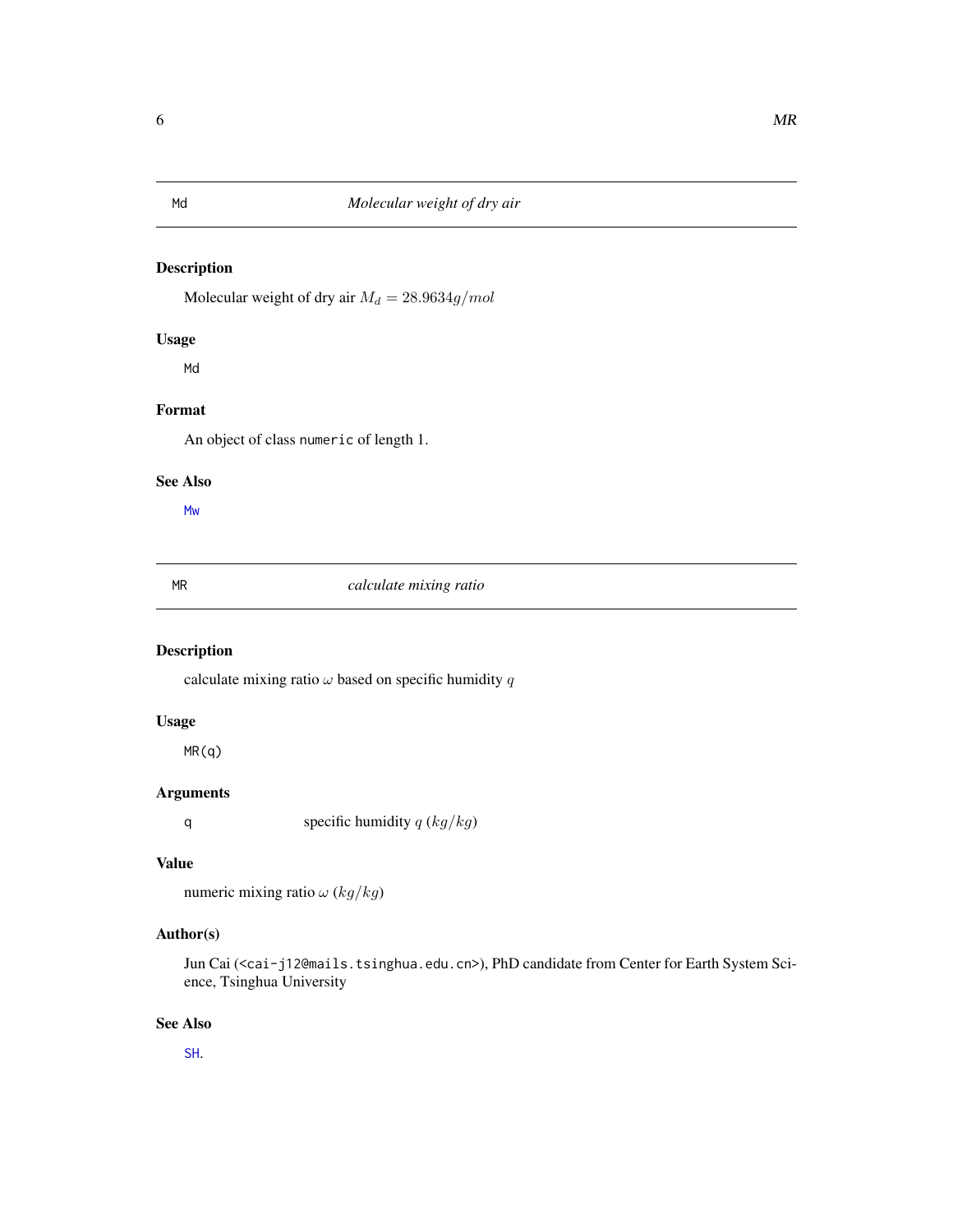#### <span id="page-6-0"></span> $M_{W}$  7

#### Examples

```
## Not run:
t < -273.15Es \leftarrow SVP(t)e <- WVP(70, Es)
q <- SH(e, p = 101325)
MR(q)
## End(Not run)
```
<span id="page-6-1"></span>

Mw *Molecular weight of water vapor*

#### Description

[Molecular weight](https://en.wikipedia.org/wiki/Molar_mass) of water vapor  $M_w = 18.01528g/mol$ 

#### Usage

Mw

#### Format

An object of class numeric of length 1.

#### See Also

[Md](#page-5-1)

Rw *Specific gas constant of water vapor*

#### Description

[Specific gas constant](https://en.wikipedia.org/wiki/Gas_constant#Specific_gas_constant) of water vapor  $R_w = \frac{1000R}{M_w} = 461.52J/(kgK)$ , where  $R = 8.3144621J/(molK)$ is the molar [gas constant](https://en.wikipedia.org/wiki/Gas_constant) and  $M_w = 18.01528 \bar{g}/mol$  is the molecular weight of water vapor.

#### Usage

Rw

#### Format

An object of class numeric of length 1.

#### See Also

[Mw](#page-6-1)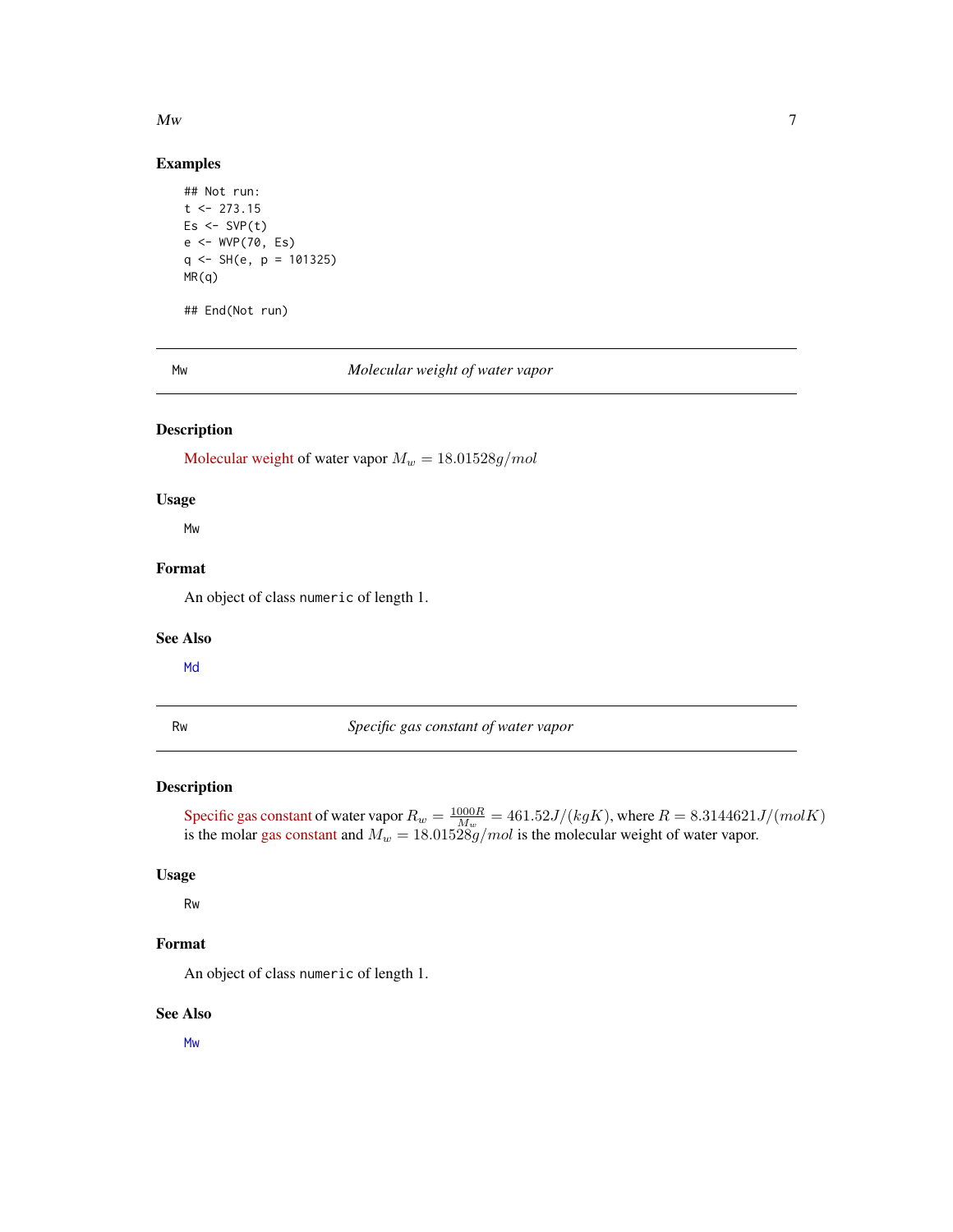calculate specific humidity  $q$  based on partial water vapor pressure  $e$  under given atmospheric pressure p

#### Usage

SH(e, p = 101325)

#### Arguments

| e | partial water vapor pressure in Pascal (Pa)                                                            |
|---|--------------------------------------------------------------------------------------------------------|
| p | atmospheric pressure in Pascal (Pa). The default is standard atmospheric pres-<br>sure of $101325Pa$ . |

#### Value

numeric specific humidity  $q$  ( $kg/kg$ )

#### Author(s)

Jun Cai (<cai-j12@mails.tsinghua.edu.cn>), PhD candidate from Center for Earth System Science, Tsinghua University

#### See Also

[WVP](#page-11-1), [AH](#page-1-1), [MR](#page-5-2).

### Examples

```
## Not run:
t <- 273.15
Es < -SVP(t)e <- WVP(70, Es)
SH(e, p = 101325)
```
<span id="page-7-1"></span><span id="page-7-0"></span>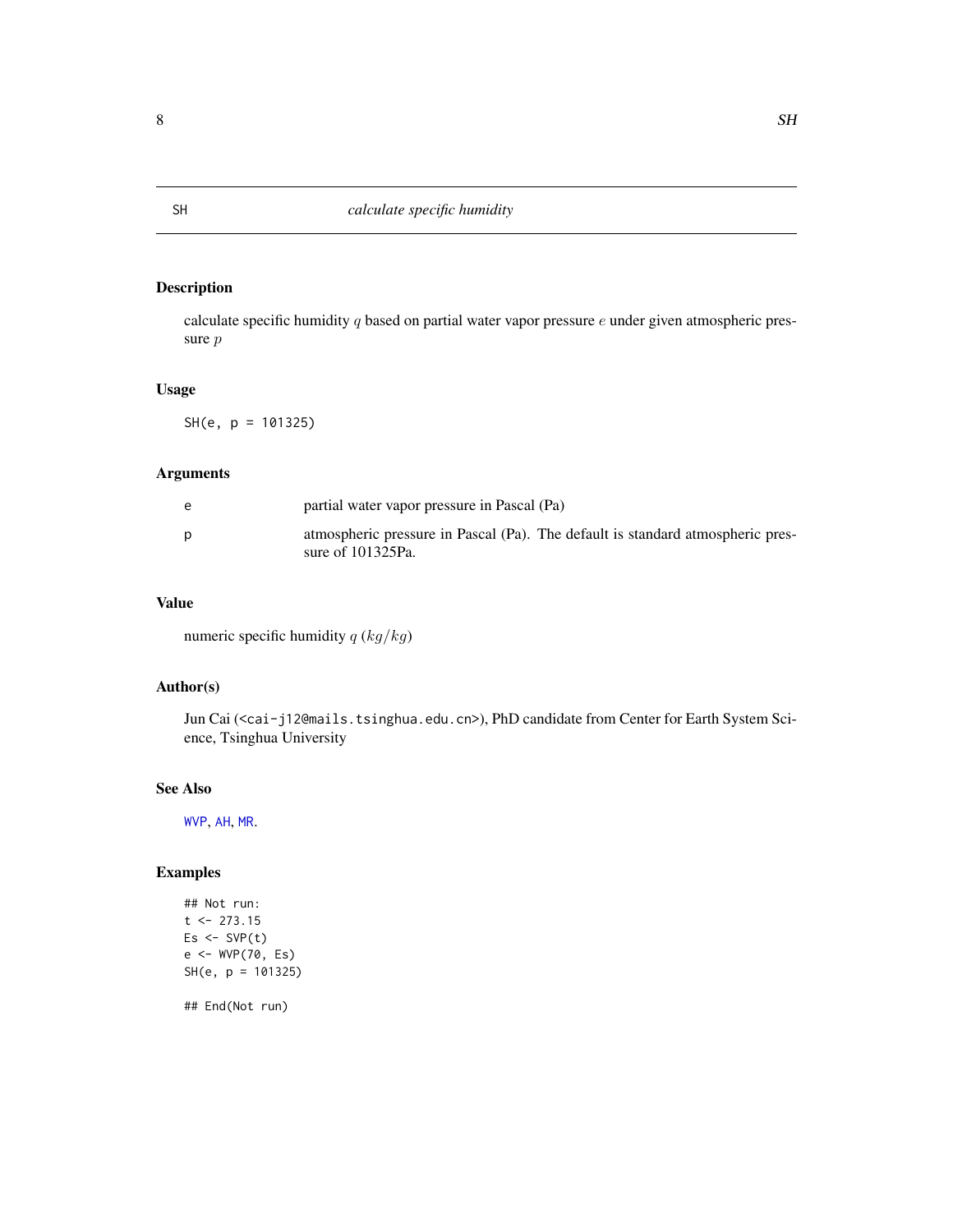calculate saturation vapor pressure at temperature  $t$ , using the Clausius-Clapeyron equation or the Murray equation.

#### Usage

```
SVP(t, isK = TRUE, formula = c("Clausius-Clapeyron", "Murray"))
```
#### Arguments

| t       | temperature in Kelvin $(K)$ or in degree Celsius $({}^{\circ}C)$                                                      |
|---------|-----------------------------------------------------------------------------------------------------------------------|
| isK     | logical indicator whether temperature is in Kelvin $(K)$ . The default value is<br>TRUE.                              |
| formula | the formula is used for calculating saturation vapor pressure. By default the<br>Clausius-Clapeyron equation is used. |

#### Value

numeric saturation vapor pressure in hectopascal (hPa) or millibar (mb)

#### Author(s)

Jun Cai (<cai-j12@mails.tsinghua.edu.cn>), PhD candidate from Center for Earth System Science, Tsinghua University

#### See Also

[SVP.ClaCla](#page-9-1), [SVP.Murray](#page-10-1).

#### Examples

## Not run: SVP(273.15)

<span id="page-8-1"></span><span id="page-8-0"></span>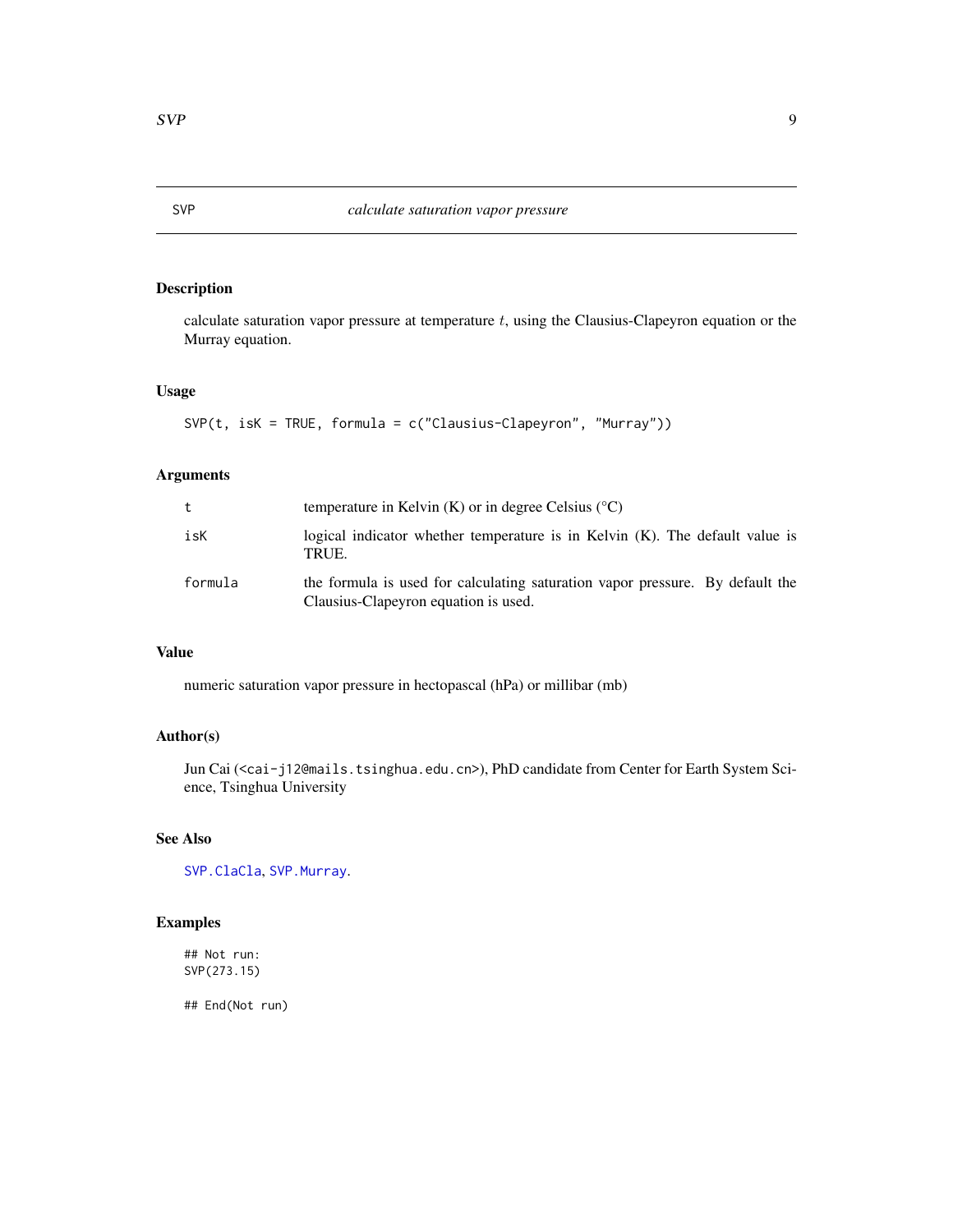<span id="page-9-1"></span><span id="page-9-0"></span>

calculate saturation vapor pressure at temperature  $t$ , using the Clausius-Clapeyron equation.

#### Usage

SVP.ClaCla(t)

#### Arguments

t temperature in Kelvin (K)

#### Value

numeric saturation vapor pressure in hectopascal (hPa) or millibar (mb)

#### Author(s)

Jun Cai (<cai-j12@mails.tsinghua.edu.cn>), PhD candidate from Center for Earth System Science, Tsinghua University

#### References

Shaman, J., & Kohn, M. (2009). *Absolute humidity modulates influenza survival, transmission, and seasonality*. Proceedings of the National Academy of Sciences, 106(9), 3243-3248.

Wallace, J. M., & Hobbs, P. V. (2006). *Atmospheric science: an introductory survey* (Vol. 92). Academic press.

#### See Also

[SVP.Murray](#page-10-1), [SVP](#page-8-1).

#### Examples

```
## Not run:
T0 # absolute zero in Kelvin (K)
SVP.ClaCla(T0)
```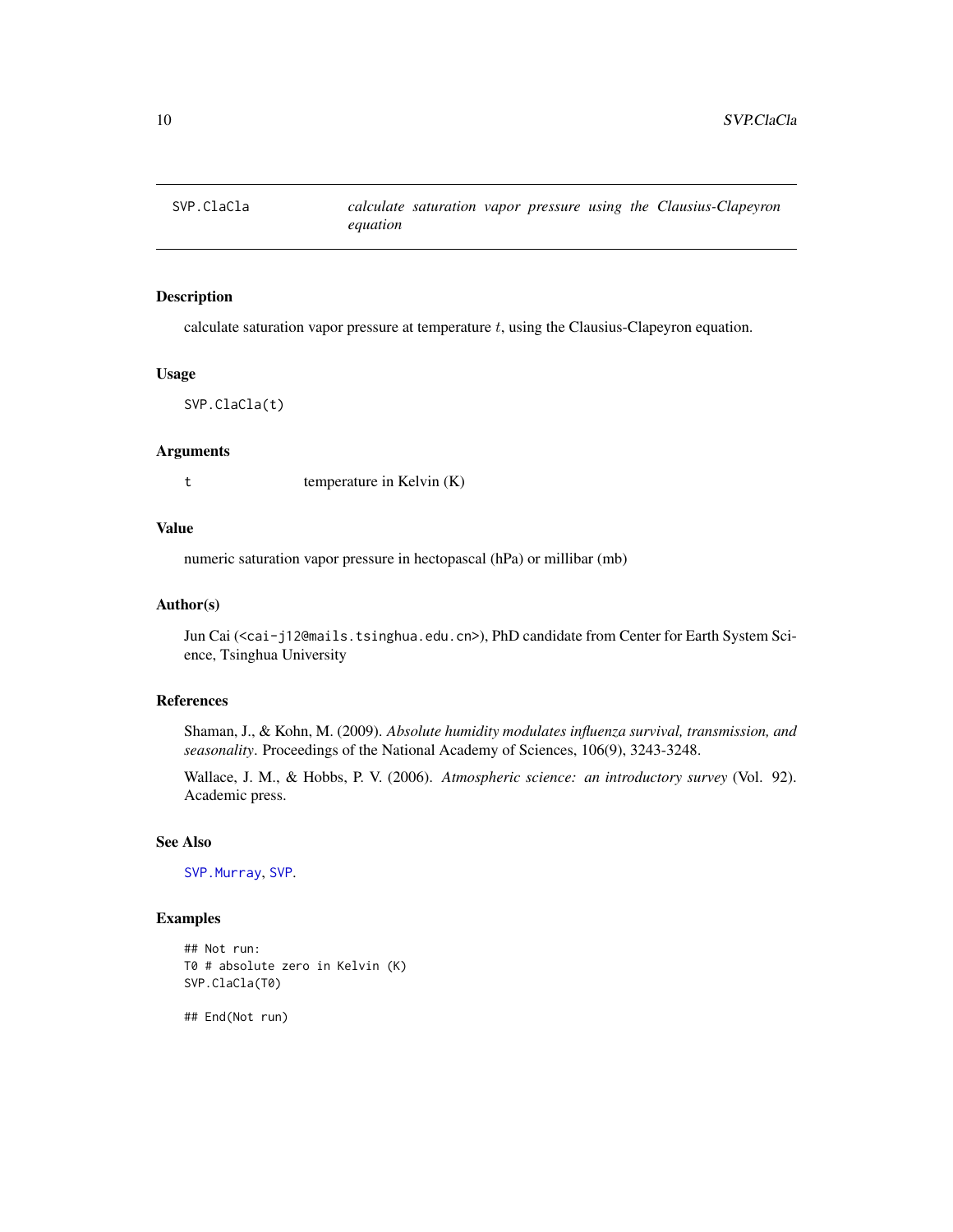<span id="page-10-1"></span><span id="page-10-0"></span>

calculate saturation vapor pressure at temperature  $t$ , per the equation proposed by Murray (1967).

#### Usage

SVP.Murray(t)

#### Arguments

t temperature in Kelvin (K)

#### Value

numeric saturation vapor pressure in hectopascal (hPa) or millibar (mb)

#### Author(s)

Jun Cai (<cai-j12@mails.tsinghua.edu.cn>), PhD candidate from Center for Earth System Science, Tsinghua University

#### References

Murray, F. W. (1967). *On the Computation of Saturation Vapor Pressure*. Journal of Applied Meteorology, 6(1), 203-204.

#### See Also

[SVP.ClaCla](#page-9-1), [SVP](#page-8-1).

#### Examples

## Not run: T0 # absolute zero in Kelvin (K) SVP.Murray(T0)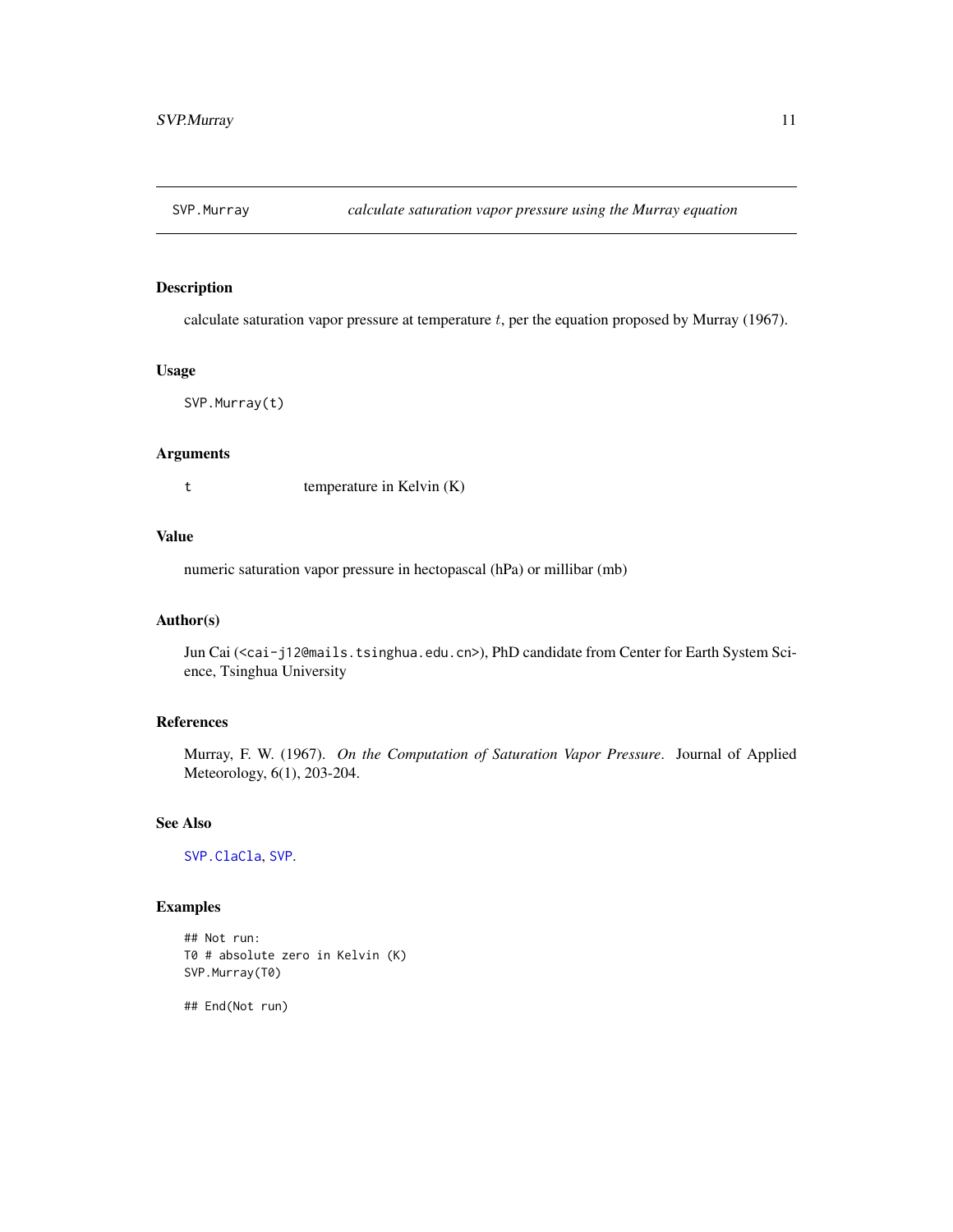[Absolute zero](https://en.wikipedia.org/wiki/Absolute_zero) in Kelvin  $T_0$  (K)

#### Usage

T0

#### Format

An object of class numeric of length 1.

<span id="page-11-1"></span>WVP *calculate partial water vapor pressure*

#### Description

calculate partial water vapor pressure  $e$  based on relative humdity and saturation water vapor pressure at temperature  $t$ 

#### Usage

WVP(psi, Es)

#### Arguments

| psi | relative humidity $\psi$ in percentage (%)                                                                   |
|-----|--------------------------------------------------------------------------------------------------------------|
| Es  | saturation vapor pressure $e_s$ (hPa) at temperature t, which can be calculated by<br>callling SVP function. |

#### Value

numeric partial water vapor pressure in Pascal (Pa)

#### Author(s)

Jun Cai (<cai-j12@mails.tsinghua.edu.cn>), PhD candidate from Center for Earth System Science, Tsinghua University

#### See Also

[SVP](#page-8-1), [SVP.ClaCla](#page-9-1), [SVP.Murray](#page-10-1).

<span id="page-11-2"></span><span id="page-11-0"></span>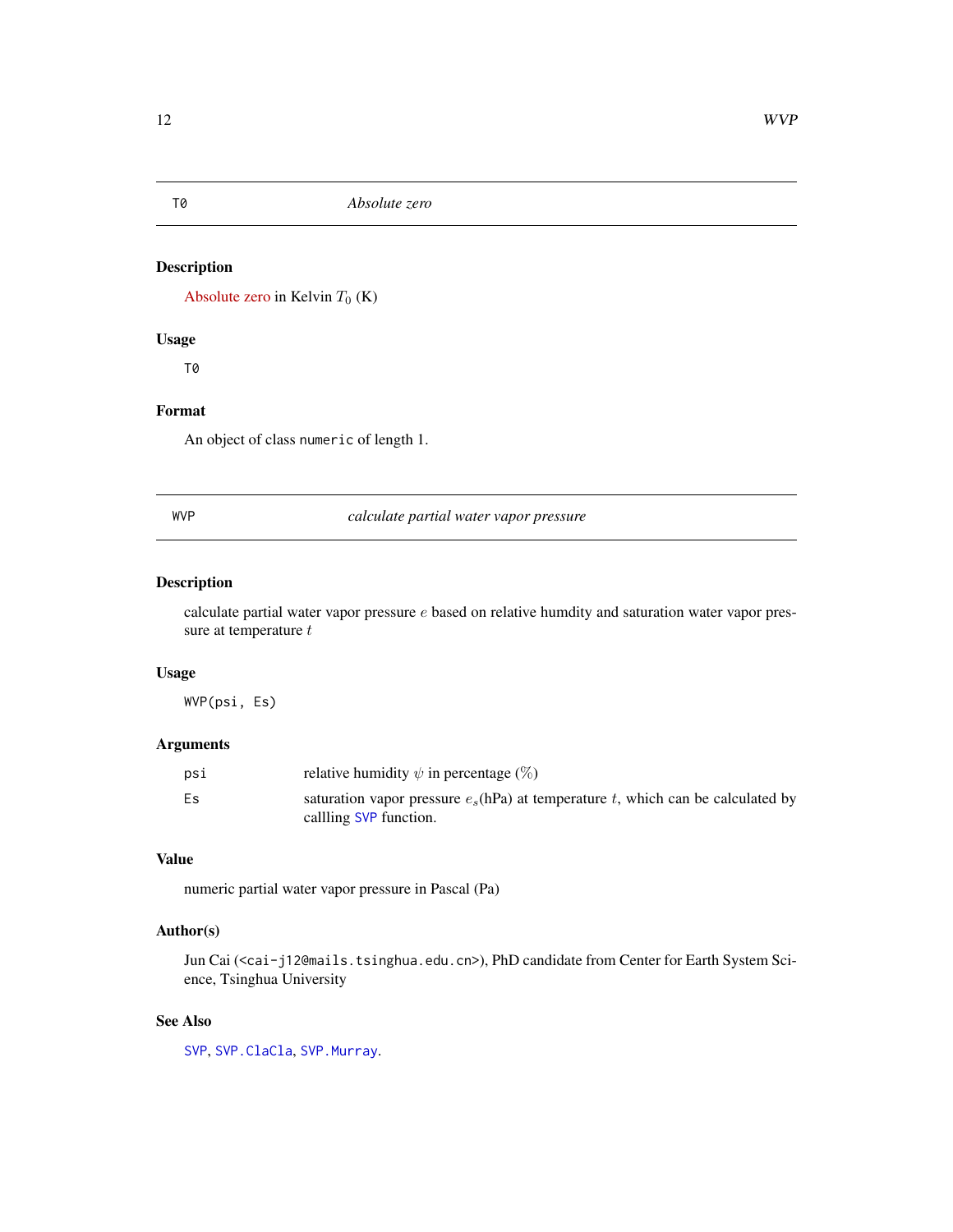$WVP$  13

### Examples

## Not run: Es  $\le$  SVP(273.15) WVP(70, Es)